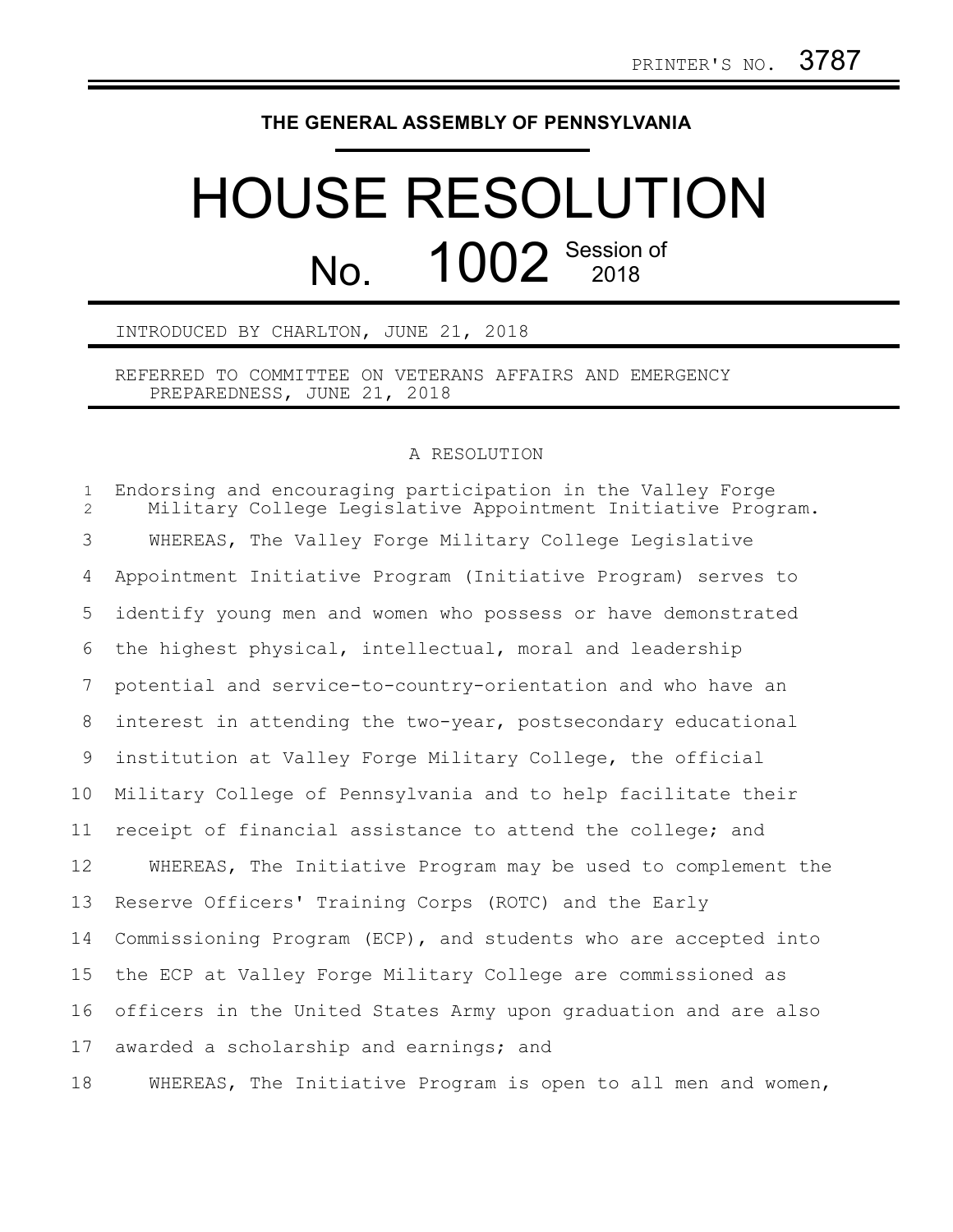regardless of race, creed, ethnicity or nationality, who are legal residents of this Commonwealth, who have successfully completed and graduated from a secondary school and who are believed to possess the intellectual, moral and leadership potential and the skills or accomplishments to successfully matriculate at the official Military College of Pennsylvania or who otherwise meet the academic, intellectual, moral and physical eligibility standards of the college; and 1 2 3 4 5 6 7 8 9

WHEREAS, Each representative is authorized to establish a committee to select a legislative appointee to the freshman class each year; and 10 11

WHEREAS, Upon acceptance, a certificate will be issued by Valley Forge Military College evidencing the legislative appointment and the member of the House of Representatives whose committee selected the appointee; and 12 13 14 15

WHEREAS, Upon admission, each legislative appointee will be required to take the oath of allegiance administered by Valley Forge Military College to support and defend the Constitution of the United States and of this Commonwealth; therefore be it RESOLVED, That this resolution is intended to be a continuation of the past practices of the House of Representatives under the act of April 12, 2012 (P.L.232, No.29), known as the State Military College Legislative Appointment Initiative Program Act; and be it further RESOLVED, That the guidelines used to govern local selection committees to help ensure that the selection committees and legislative appointments do not create any conflicts of interest or otherwise violate 65 Pa.C.S. Ch. 11 (relating to ethics standards and financial disclosure) or the act of July 10, 1968 (P.L.316, No.154), known as the Legislative Code of Ethics be 16 17 18 19 20 21 22 23 24 25 26 27 28 29 30

20180HR1002PN3787 - 2 -